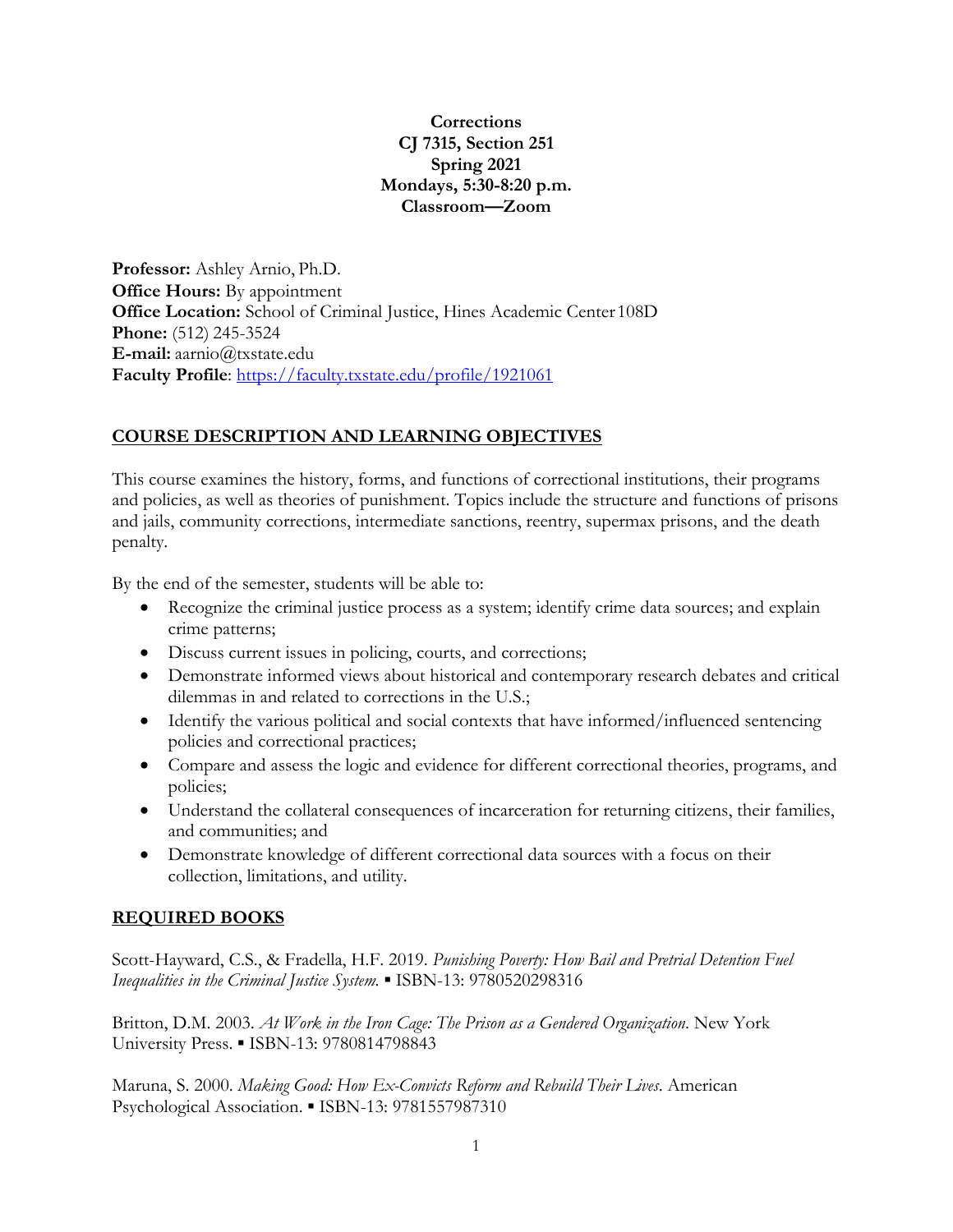# **ATTENDANCE AND CLASSROOM ETIQUETTE**

**Attendance:** Regular attendance is essential for doing well in this course and is expected. For the course to be successful, students must attend class and come prepared to discuss the assigned materials.

**Absences:** If you miss class, it is your responsibility to get notes from a classmate and to contact me with any questions you may have about the material. **Students without university-recognized absences will not be allowed to make up points for any missed assignment, précis, or participation grade.** An excused absence will be granted inthe case of a documented, physicianordered illness, death in the immediate family or other documented crisis, call to active military duty or jury duty, religious holy day, and official university activity. If you miss an assignment or exam due to an emergency, please notify me as soon as possible so that I can make arrangements for the upcoming class.

**Netiquette:** Respect the diversity of opinions among the professor and your classmates by engaging with them in a courteous, respectful, and professional manner. All posts and classroom communication must be conducted in accordance with the Student Code of Conduct. Think before you push the Send button. Did you say just what you meant? How will the person on the other end read the words? Maintain an environment free of harassment, stalking, threats, abuse, insults or humiliation toward the instructor and classmates. This includes, but is not limited to, demeaning written or oral comments of an ethnic, religious, age, disability, sexist (or sexual orientation), or racist nature; and the unwanted sexual advances or intimidations by e-mail, or on discussion boards and other postings within or connected to the online classroom. If you have concerns about something that has been said, please let the professor know.

I reserve the right to lower the final grade by one letter grade due to repeated instances of disruptive behavior. If you choose to engage in behavior that is disruptive to the learning environment, you will be given a verbal warning. If this behavior continues despite the verbal warning, an e-mail will be sent tothe student documenting this warning and the disruptive behavior. This e-mail will be considered an official warning. **If a student has received an official warning about his or her behavior and chooses to repeat it, they will be notified of the impending grade change that will occur at the end of the semester.**

## **EVALUATION**

**Discussion Leader (20%):** Each week, one student will lead discussion over the assigned readings. The rotation of the discussion leaders will be determined on the first day of class and each student will be required to serve in this role twice throughout the semester. The lead discussant will provide a précis for each of the assigned readings for the week that will be shared at the beginning of class in the form of a handout. The précis should focus on the key questions and arguments from each reading, making sure to note how the readings relate to one another. The structure and formatting of the précis will vary from week to week and students can develop these as they deem appropriate. The précis for all readings combined should not exceed 3-4, single-spaced pages (Times New Roman, 12-point font, 1-inch margins). For empirical articles, make sure to provide a detailed summary of the argument, theory, data (including unit of analysis and sample), methods, and major findings (including theoretical and/or policy implications). In addition, the lead discussant will also prepare at least 3 questions to orient discussion. Overall, the tasks assigned to the lead discussant are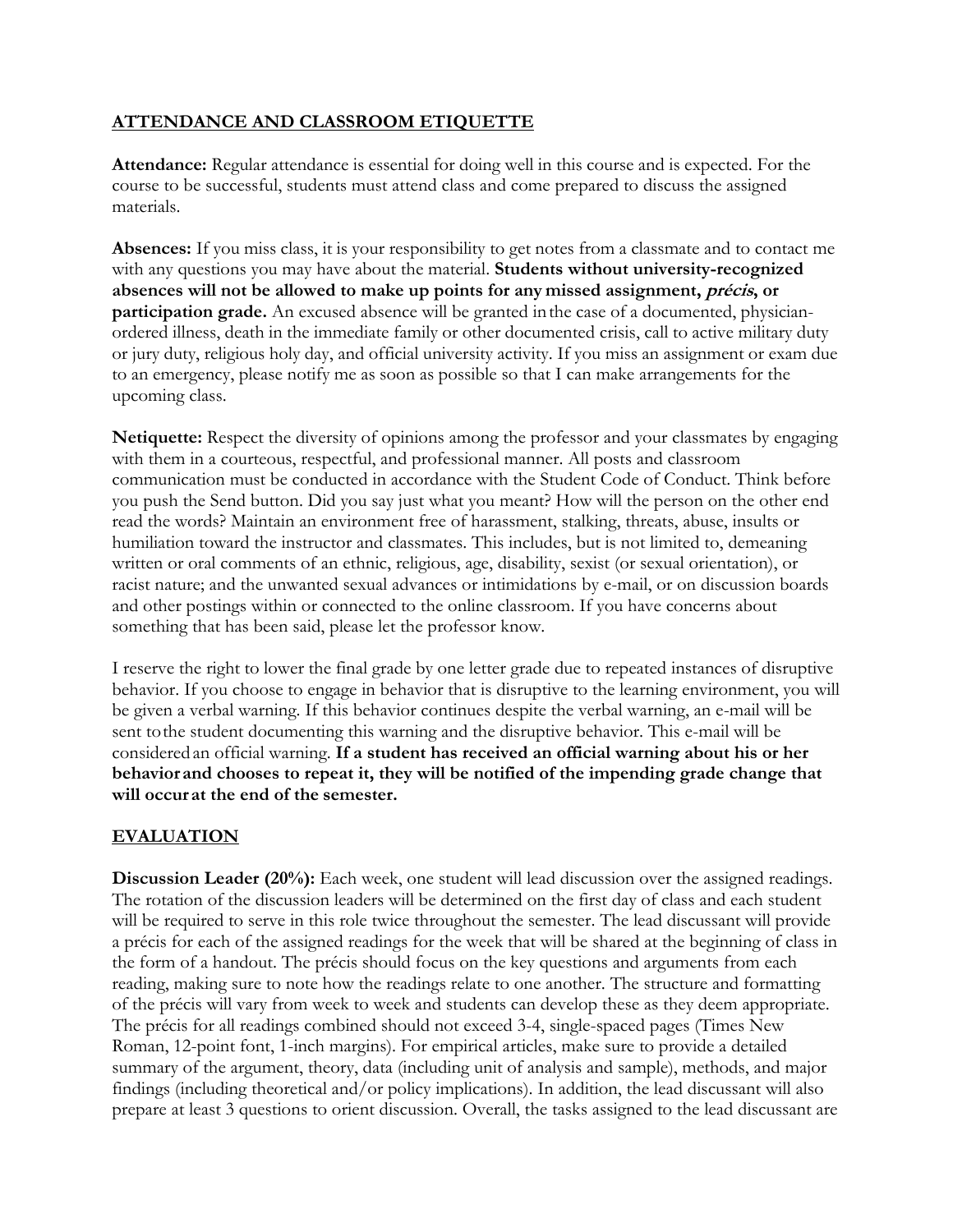worth 20 points. **(Total Points: 20 points x 2 days)**

**The discussion leader must post both their questions and précis to the appropriate discussion board by 12:00 p.m. the day of class. Failure to meet this deadline will result in an automatic 5-point deduction (out of 20 possible points). Précis submitted after 5:00 p.m. will not be accepted for a grade.** 

**The précis should be viewed as an exercise in improving your writing and teaching skills. Both skills rely heavily on your ability to synthesize a lot of information and explain key ideas and arguments.** 

**Participation (15%):** Participation should be the easiest component of the course. Each week, students are expected to come to class with notes, questions, and critiques for all assigned articles. (If you are keeping up with the readings, and thinking critically about the course content every week, you should be more than prepared to participate in class discussions). Because there will be no assigned discussion leaders for the required books, each student is encouraged to keep their own detailed and organized notes. Your participation grade will depend on the 10 days in which you are not acting as the lead discussant. For each of these 10 days, you will be able to earn a maximum of 3 points. **(Total Points: 3 points x 10 days)**

## **Unexcused absences and/or lack of preparation will negatively affect your grade. If students are not coming to class prepared, I will require all students (and not just the lead discussant) to provide précis for the assigned readings for the next class meeting. Students not submitting this additional work will receive a 0 for their participation grade that week and the week prior.**

**Critical Essays (30%)** Students will write one critical essay for each of the three required books assigned this semester. These brief essays should focus on a single, coherent argument of your choosing related to that assigned reading. You might, for example, critique a theory presented, apply a theory to a policy discussed, highlight an important research gap, or identify a key policy flaw. These essays should also draw on at least one outside source. The topics of commentaries are left purposefully vague—I encourage you to consider writing about the book from an angle that interests you. However, please refrain from writing about your personal experiences or providing anecdotal evidence.

The following will be considered when grading your essays: 1) Did you present a clear argument? 2) Did you include sufficient (and correct) information from the book? 3) Did you provide support for your specific argument/critique from outside sources? 4) Did you organize your writing well (clear beginning, middle, and end)? 5) Did you write clearly, with no grammatical errors, using a professional tone?

We will incorporate students' essays in our discussion of the book for that week. **In addition, by 12:00 p.m. of the day in which we will be discussing the book in class, students will be required to submit at least 3 questions on the appropriate discussion board**. These questions will count toward the participation grade for the day. **(Total Points: 20 points x 3 essays)**

**Students must submit their essays by the date and time noted on the course schedule. These Critical Essays should be roughly 3 single-spaced pages but should not exceed 5 single-**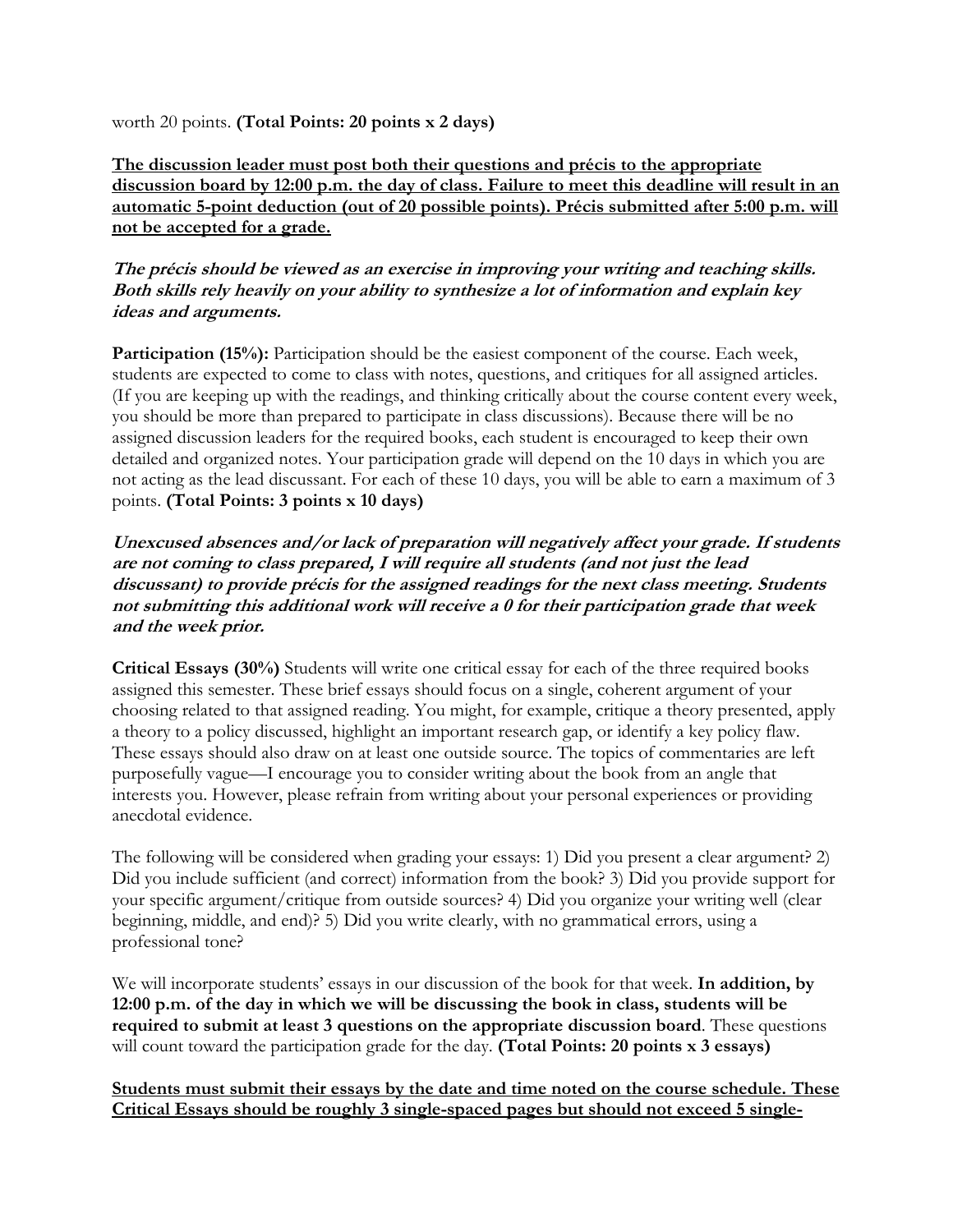## **spaced pages (Times New Roman, 12-point font, 1-inch margins).**

**Research Paper (35%):** Each student will be required to write a research paper that is roughly 15 pages in length (double-spaced), not including references, tables (if any), or figures (if any), on a topic related to punishment and/or corrections. Your paper needs to make some kind of critical argument or analysis and when finished, should look like a shorter version of a potentially publishable manuscript. It should include, at a minimum, the following sections: introduction, literature review, and data and methods. It will also need to identify a data source to answer the research question(s) proposed. (Although you are not required to include any data analysis in your paper, it is highly encouraged). Papers will be assessed based on the quality of the writing and on the substantive arguments made in the paper.

Specific requirements for this assignment will be discussed in more detail in class. **You will be required to provide a brief, one-paragraph proposal for your research paper early in the semester and a more detailed outline of the paper by midterm.** Final papers will be due during finals week. I encourage students to begin considering paper topics as soon as possible. We will discuss paper ideas as a class on multiple occasions. Students should use these opportunities to strengthen their ideas and arguments. In addition, students are highly encouraged to meet with me via appointment to discuss their paper. **(Total Points: 5 points for the paragraph, 5 points for the outline, 60 points for the paper)**

**Extra Credit:** There will be no extra-credit assignments in this course.

**Grades:** All grades will be posted in the gradebook on the Canvas course website throughout the semester. Final grades will be out of 200 points. **Remember, a C is considered failing this course.**

90%-100% A  $\blacksquare$  80%-89% B  $\blacksquare$  70%-79% C  $\blacksquare$  60%-69% D  $\blacksquare$   $\leq$  59% F

Any grade disputes for the activities described above and/or the final grade mustbe submitted in writing within one week after the grade is given with clear and substantial reasons for the desired grade change. I will not discuss grades without first receiving this written statement. However, if you believe an error has been made with your grade, please bring that to my attention as soon as possible.

# **COURSE POLICIES**

**Appointments and E-mail:** Students are encouraged to request a meeting with me via Zoom to address any questions, concerns, and any other issues that may arise regarding the course.

**Recordings: The visual or audio recording of our class meetings is not allowed. Further, photographs reproductions, videos, and audio recordings may not be uploaded to publicly accessible web environments or social media, including Twitter, Instagram, and Facebook. For more information, please refer to PPS No. 02.03.02, Sections 06.01 and 06.02. (see**  <https://policies.txstate.edu/division-policies/academic-affairs/02-03-02.html>**).**

**Notice of Copyright/Intellectual Property:** Students are not to post lecture notes or other course materials (including outlines and summaries) on commercial or public websites (e.g., Course Hero StudyBlue, ULoop, Quizlet, etc.). **Posting notes without my permission violates the academic**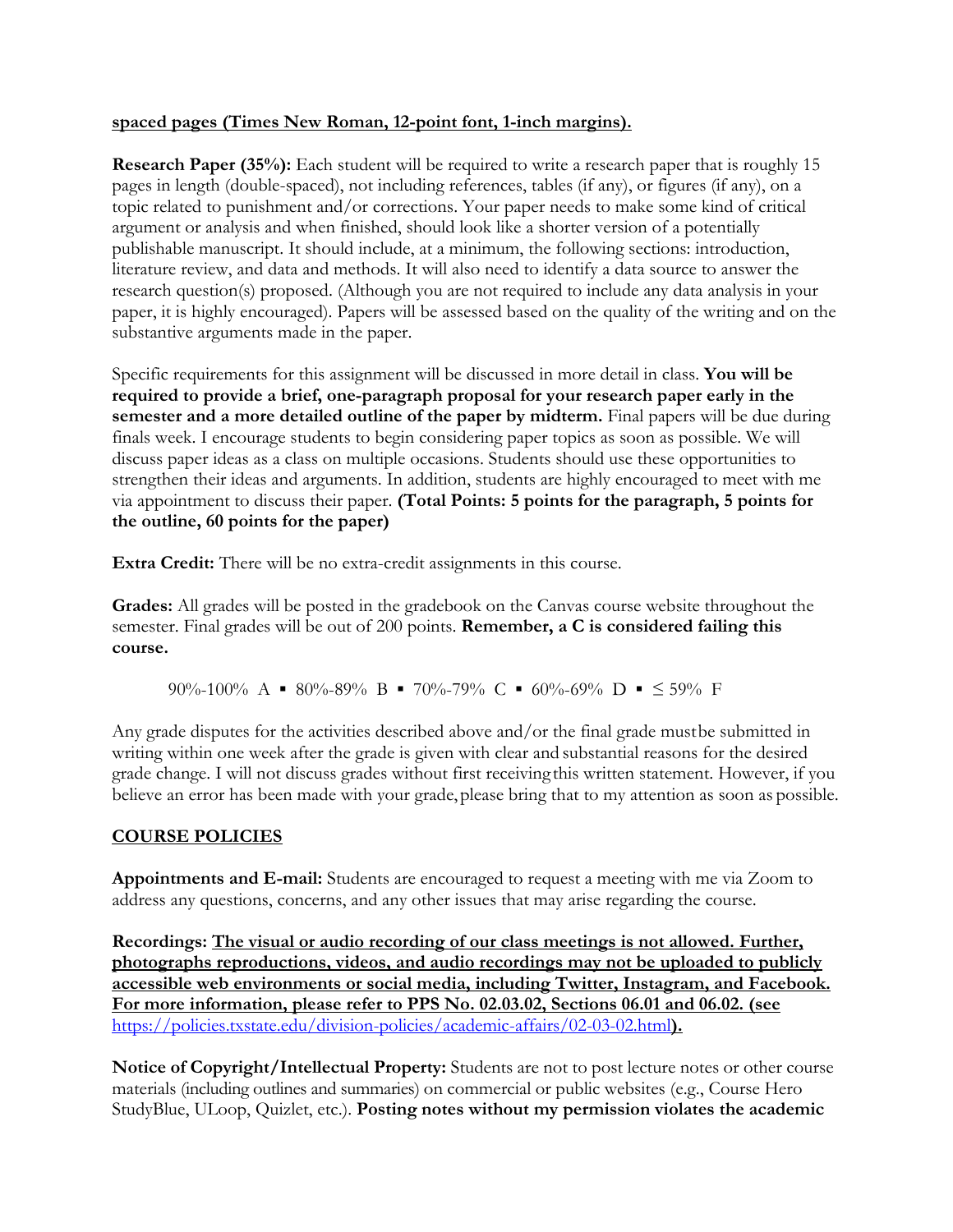**honor code and university policies regarding intellectual property.** Any notes provided are for personal use only (which **may** include sharing notes with a classmate or in a study group and is highly encouraged). Any infringement will result in the final grade being reduced by one full letter grade. In addition, university sanctions allowed by the relevant university policies and procedures will be pursued.

**Changes to the Course Syllabus:** I reserve the right to make changes to the course syllabus and schedule. If this does occur, an announcement will be posted on the Canvas course website. A revised course syllabus and schedule will also be posted.

## **UNIVERSITY POLICIES**

**Students with Disabilities:** A student with a disability may require accommodation(s) to participate in this course. He or she must contact me within the first two weeks of the semester and will be asked to provide documentation from the Office of Disability Services (ODS) at thattime. Failure to contact me in a timely manner will delay any accommodations the student may be seeking.

**Academic Honor Code:** All students in this course are asked to review the **Academic Honor Code** for Texas State University at [http://www.dos.txstate.edu/handbook/rules/honorcode.html.](http://www.dos.txstate.edu/handbook/rules/honorcode.html) In addition, students are also encouraged to review the examples of Honor Code Issues and Concerns using the following link: [http://policies.txstate.edu/university-policies/07-10-01.html.](http://policies.txstate.edu/university-policies/07-10-01.html)

**Violations of the Academic Honor Code:** The submission of any work (including assignments and exams) for a grade for which unauthorizedhelp has been received is termed academic dishonesty and may be grounds for a failing grade inthe course. "Unauthorized" is a term used here to designate stealing, copying (with orwithout permission), or collaboration with other individuals that is not approved by the professor. If you are accused of dishonest conduct, I will request an inperson meeting to discuss the issue and determine whether a violation has indeed occurred. At that time, you may either agree with the findings and the consequences applied or you may appeal my decision to the University Honor Code Council. Students accused of violating the academic honor code are encouraged to consult UPPS No. 07.10.01 at [http://www.txstate.edu/effective/upps/upps-07-10-01.html.](http://www.txstate.edu/effective/upps/upps-07-10-01.html)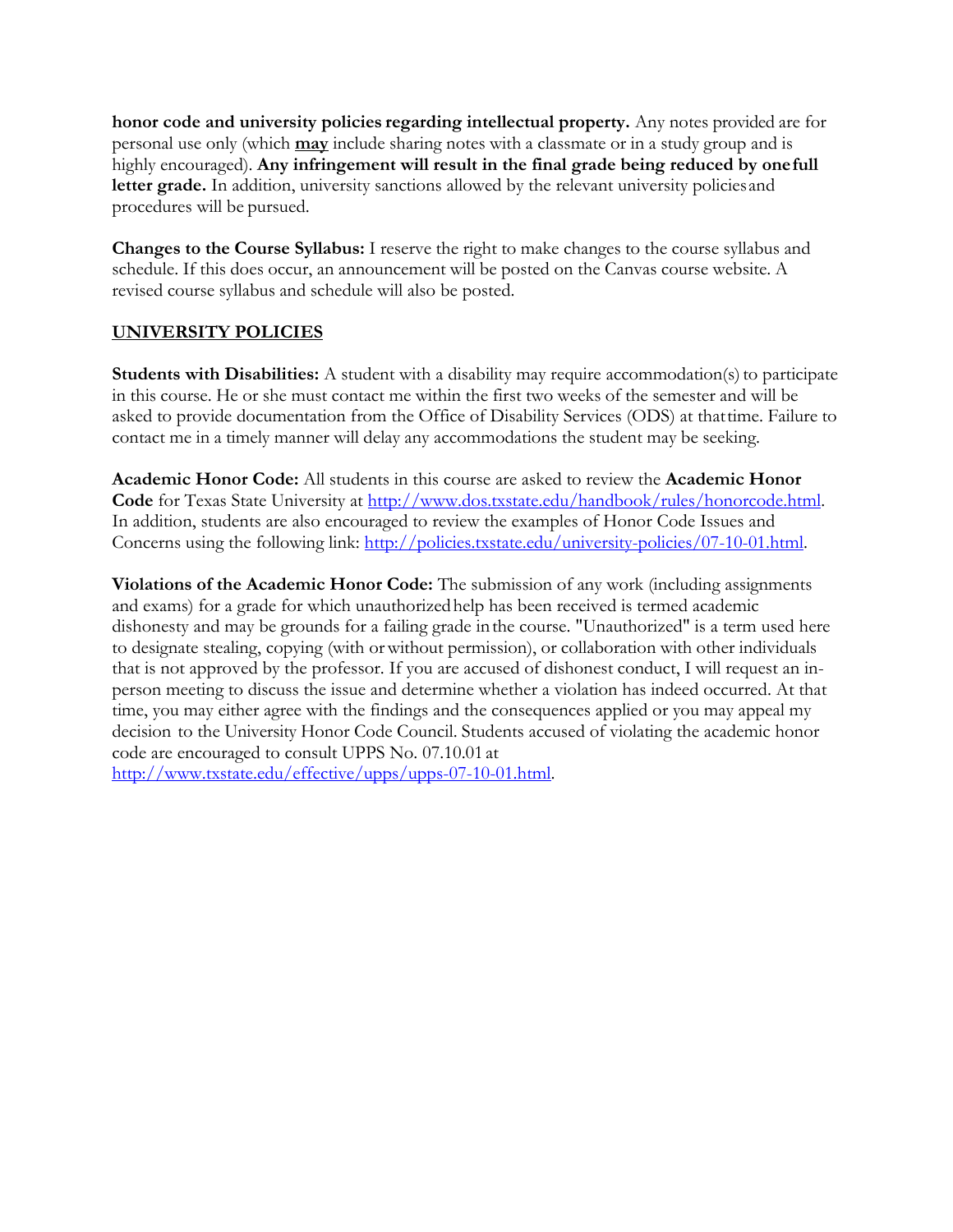#### **COURSE SCHEDULE**

## **Corrections ▪ CJ 7315, Section 251 ▪ Spring 2021 M 5:30-8:20 p.m. ▪ Classroom—Zoom**

## **Week 1: Jan. 25 Introductions, Course Overview, and Discussion of Expectations**

#### **\*\*\*Begin Punishing Poverty\*\*\***

#### **Week 2: Feb. 1 20th Century Crime Trends and Mass Incarceration**

#### *Required Reading*

Baumer, E. P., Velez, M. B., & Rosenfeld, R. 2018. Bringing crime trends back into criminology: A critical assessment of the literature and a blueprint for future inquiry. *Annual Review of Criminology*, 1:39-61.

Western, B. 2006. Did the prison boom cause the crime drop? Pp. 168-188. In *Punishment and Inequality in America*. New York: Russell Sage Foundation.

Simon, J. 2012. Mass incarceration: From social policy to social problem. In J. Petersilia and K. R. Reitz, (Eds.). *The Oxford Handbook of Sentencing and Corrections*. New York: Oxford University Press. DOI: 10.1093/oxfordhb/9780199730148.001.0001

#### *Recommended Reading*

National Research Council. 2014. Policies and practices contributing to high rates of incarceration. In Committee on Causes and Consequences of High Rates of Incarceration*,* J. Travis, B. Western, & S. Redburn, (Eds). *The Growth of Incarceration in the United States: Exploring Causes and Consequences*. Committee on Law and Justice, Division of Behavioral and Social Sciences and Education. Washington, D.C.: The National Academic Press. Pp.70-103.

National Research Council. 2014. The underlying causes of rising incarceration: Crime, politics and social change. In Committee on Causes and Consequences of High Rates of Incarceration*,* J. Travis, B. Western, & S. Redburn, (Eds). *The Growth of Incarceration in the United States: Exploring Causes and Consequences*. Committee on Law and Justice, Division of Behavioral and Social Sciences and Education. Washington, D.C.: The National Academic Press. Pp. 104-129.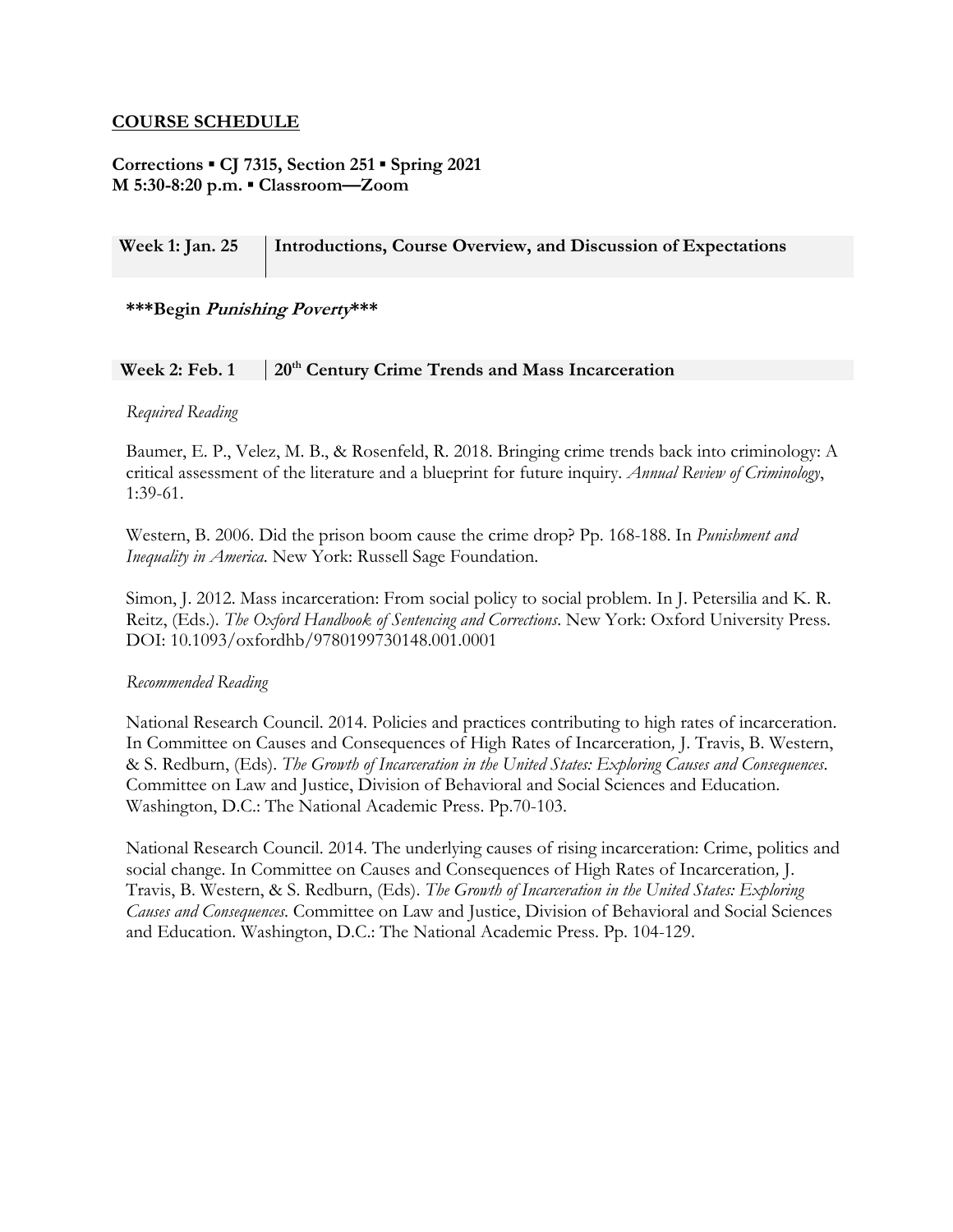| Week 3: Feb. 8 | <b>Spatial and Temporal Variation in Imprisonment and Disparity</b> |
|----------------|---------------------------------------------------------------------|
| Student 1      | Assignment Due: Research Paper Paragraph Summary; Select Data       |
|                | Source                                                              |

#### *Required Reading*

Campbell, M. C., Vogel, M., & Williams, J. 2015. Historical contingencies and the evolving importance of race, violent crime, and region in explaining mass incarceration in the United States. *Criminology*, 53:180-203.

Muller, C. 2012. Northward migration and the rise of racial disparity in American incarceration, 1880-1950. *American Journal of Sociology*, 118:281-326.

Heimer, K., Johnson, K. R., Lang, J. B., Rengifo, A. F., & Stemen. D. 2012. Race and women's imprisonment: Poverty, African American presence, and social welfare. *Journal of Quantitative Criminology*, 28:219-244.

Duxbury, S. W. 2020. Fear or loathing in the United States? Public opinion and the rise of racial disparity in mass incarceration, 1978-2015. *Social Forces*, Online First.

## *Recommended Reading*

Tellis, K., Rodriguez, N. & Spohn, C. 2010. Critical race perspectives: Explaining the differential treatment of racial minorities in the criminal justice system. In S. Decker & H. D. Barlow (Eds.). *Criminology and Public Policy: Putting Theory to Work*. Philadelphia, PA: Temple University Press.

| <b>Week 5: Feb. 22</b> | Class Canceled Due to Winter Storm                                                                                                        |
|------------------------|-------------------------------------------------------------------------------------------------------------------------------------------|
|                        |                                                                                                                                           |
| Week 6: Mar 1          | <b>Bail and Pretrial Detention</b><br>Assignment Due: Critical Essay #1 (Punishing Poverty)<br>Submit via Canvas by Feb. 22 at 12:00 p.m. |
|                        |                                                                                                                                           |

**\*\*\*Discuss Punishing Poverty\*\*\***

**Week 4: Feb. 15 Class Canceled Due to Winter Storm**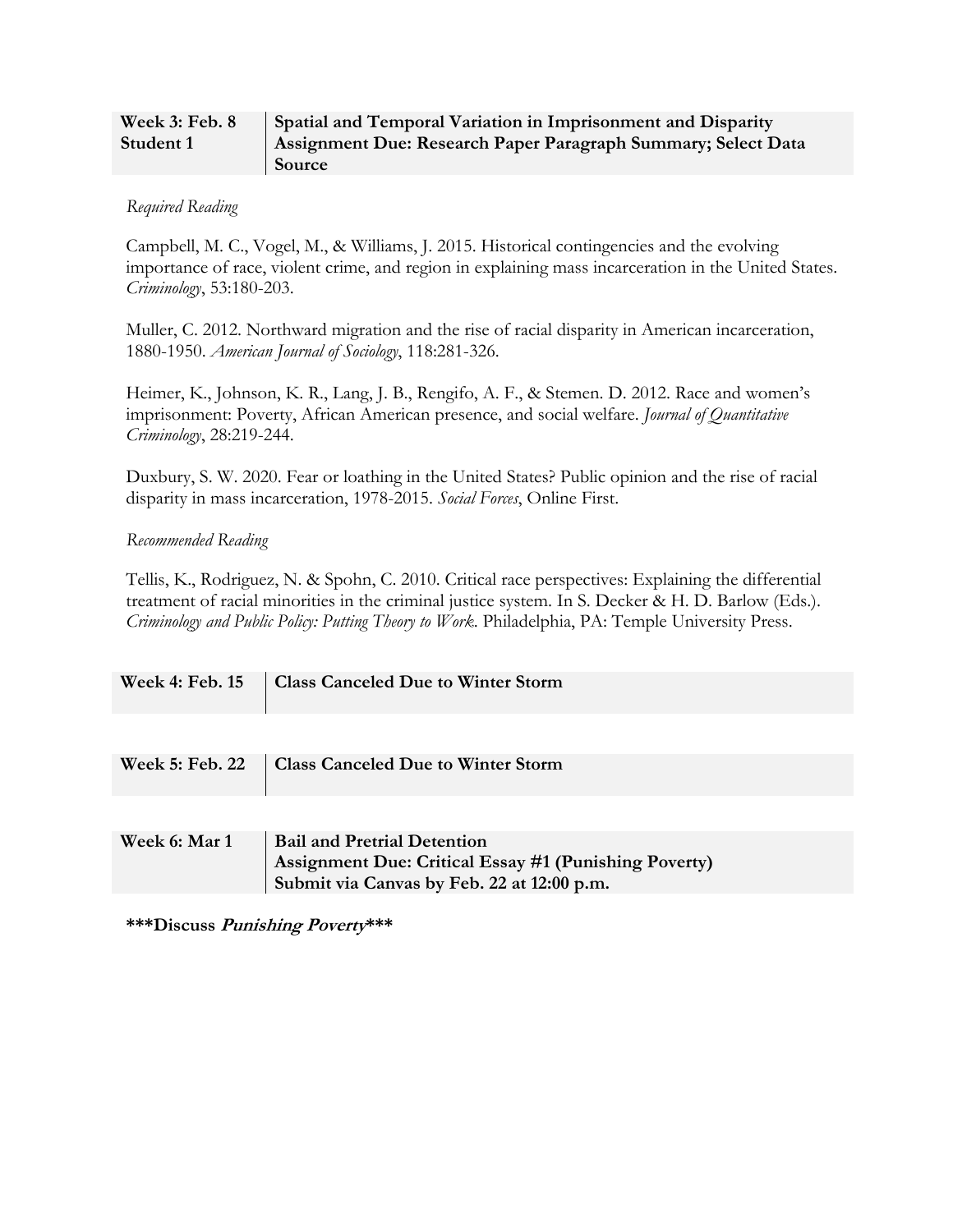| <b>Week 7: Mar. 8</b> | <b>Criminal Justice Processing and Decision-Making</b> |
|-----------------------|--------------------------------------------------------|
| Student 2             | <b>Assignment Due: Research Paper Outline</b>          |
|                       | Submit via Canvas by Mar. 12 at 12:00 p.m.             |

#### *Required Reading*

Engen, R. I., & Gainey, R. R. 2000. Modeling the effects of legally relevant and extralegal factors under sentencing guidelines: The rules have changed. *Criminology*, 38:1207-1229.

Demuth, S. 2003. Racial and ethnic differences in pretrial release decisions and outcomes: A comparison of Hispanic, black, and white felony arrestees. *Criminology*, 41:873-907.

Bushway, S. D., Redlich, A. D., & Norris, R. J. 2014. An explicit test of plea bargaining in the "shadow of the trial". *Criminology*, 52:723-754.

Wooldredge, J., Frank, J., & Goulette, N. 2017. Ecological contributors to disparities in bond amounts and pretrial detention. *Crime & Delinquency*, 63:1682-1711.

#### *Recommended Reading*

Bushway, S. D. & Forst, B. 2013. Studying discretion in the processes that generate criminal justice sanctions. *Justice Quarterly*, 30:199-222.

Ulmer, J. T. 2012. Recent developments and new directions in sentencing research. *Justice Quarterly*, 29: 1-40.

**Week 8: Mar. 15 Spring Break (March 14-21) No Class Meeting**

**\*\*\*Begin At Work in the Iron Cage\*\*\***

|           | Week 9: Mar. 22 The Prison Experience |
|-----------|---------------------------------------|
| Student 3 |                                       |

#### *Required Reading*

Toman, E. 2019. The victim-offender overlap behind bars: Linking prison misconduct and victimization. *Justice Quarterly*, 36:350-382.

Jenness, V., Sexton, L. & Sumner, J. 2019. Sexual victimization against transgender women in prison: Consent and coercion in context. *Criminology*, 57:603-631.

Sorensen, J.R., & Reidy, T.J. 2019. Nothing to lose? An examination of prison misconduct among life-without-parole inmates. *The Prison Journal*, 99:46-65.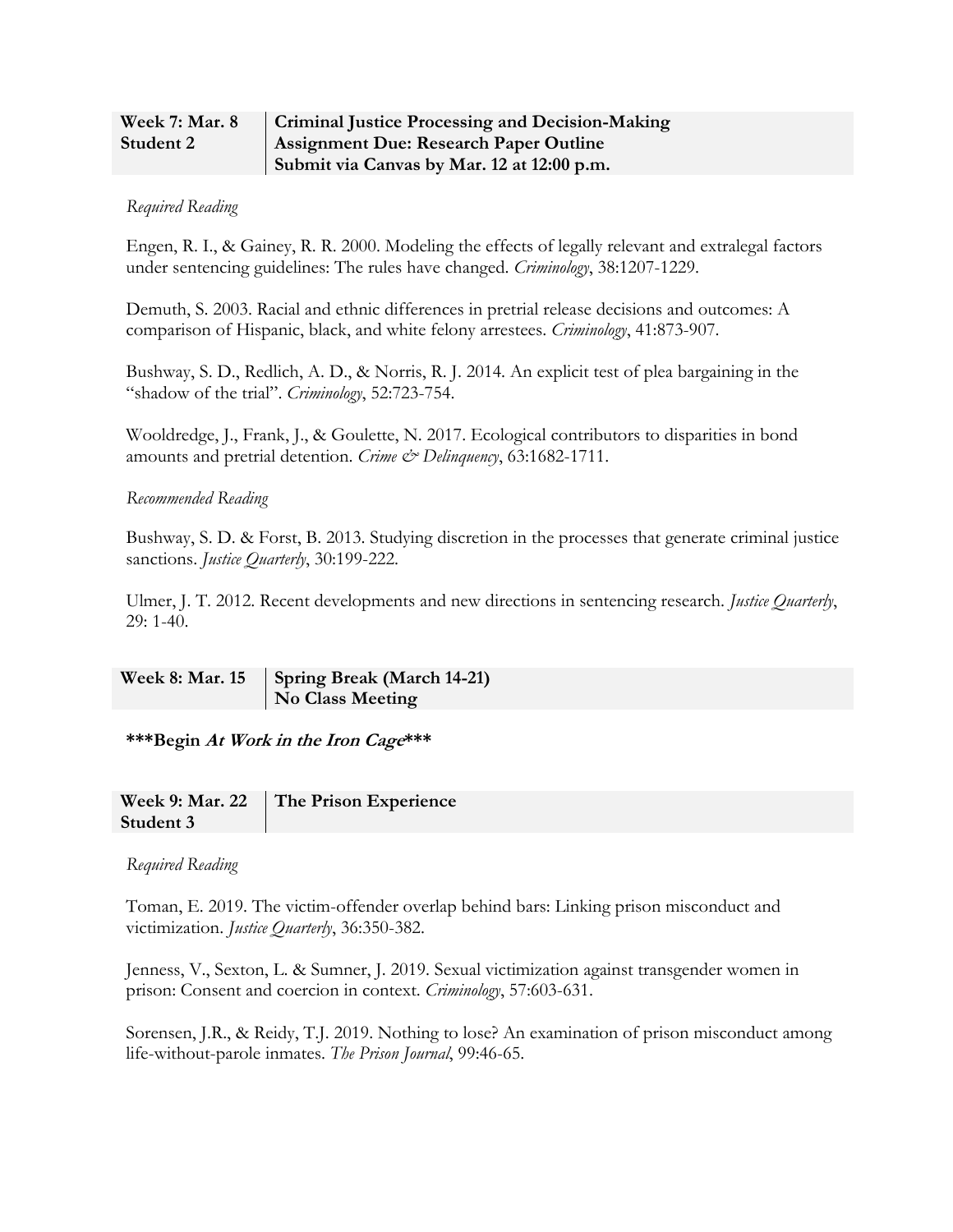Cochran, J.C., Toman E.L., Mears, D.P., & Bales, W.D. 2018. Solitary confinement as punishment: Examining in-prison sanctioning disparities. *Justice Quarterly*, 35: 381-411.

## *Recommended Reading*

Wolff, B., 2016. A general model of harm in correctional settings. In J. Wooldredge & P. Smith, (Eds.). *The Oxford Handbook of Sentencing and Corrections*. New York: Oxford University Press. DOI: 10.1093/oxfordhb/9780199948154.013.33

Mears, D. P. 2013. Supermax prisons: The policy and the evidence. *Criminology & Public Policy*, 12:681-719.

## **Week 10: Mar. 29 The Prison as a Gendered Organization Assignment Due: Critical Essay #2 (At Work in the Iron Cage) Submit via Canvas by Mar. 29 at 12:00 p.m.**

**\*\*\*Discuss At Work in the Iron Cage\*\*\*** 

| Week 11: Apr. 5 | <b>Prison Management</b> |
|-----------------|--------------------------|
| Student 4       |                          |

## *Required Reading*

Ferdik, F.V. 2018. Correctional officer risk perceptions and professional orientations: Examining the linkages between the two. *Criminal Justice and Behavior*, 45:264-285.

Steiner, B., & Wooldredge, J. 2018. Prison officer legitimacy, their exercise of power, and inmate rule breaking. *Criminology*, 750-779.

Benefiel, R.C. 2019. Positive administrative control: Using social exchange to assess managerial impacts on inmate misconduct. *Justice Quarterly*, 36:682-717.

Worley, R.M., Worley, V.B., & Lambert, E.G. 2019. Deepening the guard-inmate divide: An exploratory analysis of the relationship between staff-inmate boundary violations and officer attitudes regarding the mistreat of prisoners. *Deviant Behavior*, Online First.

**Week 12: Apr. 12 Student 1 Identifying Risk**

#### **\*\*\*Begin Making Good\*\*\***

#### *Required Reading*

Kleiman M., Ostrom,B. J., & Cheesman F. L. II. 2007. Using risk assessment to inform sentencing decisions for nonviolent offenders in Virginia. *Crime & Delinquency,* 53:106-132.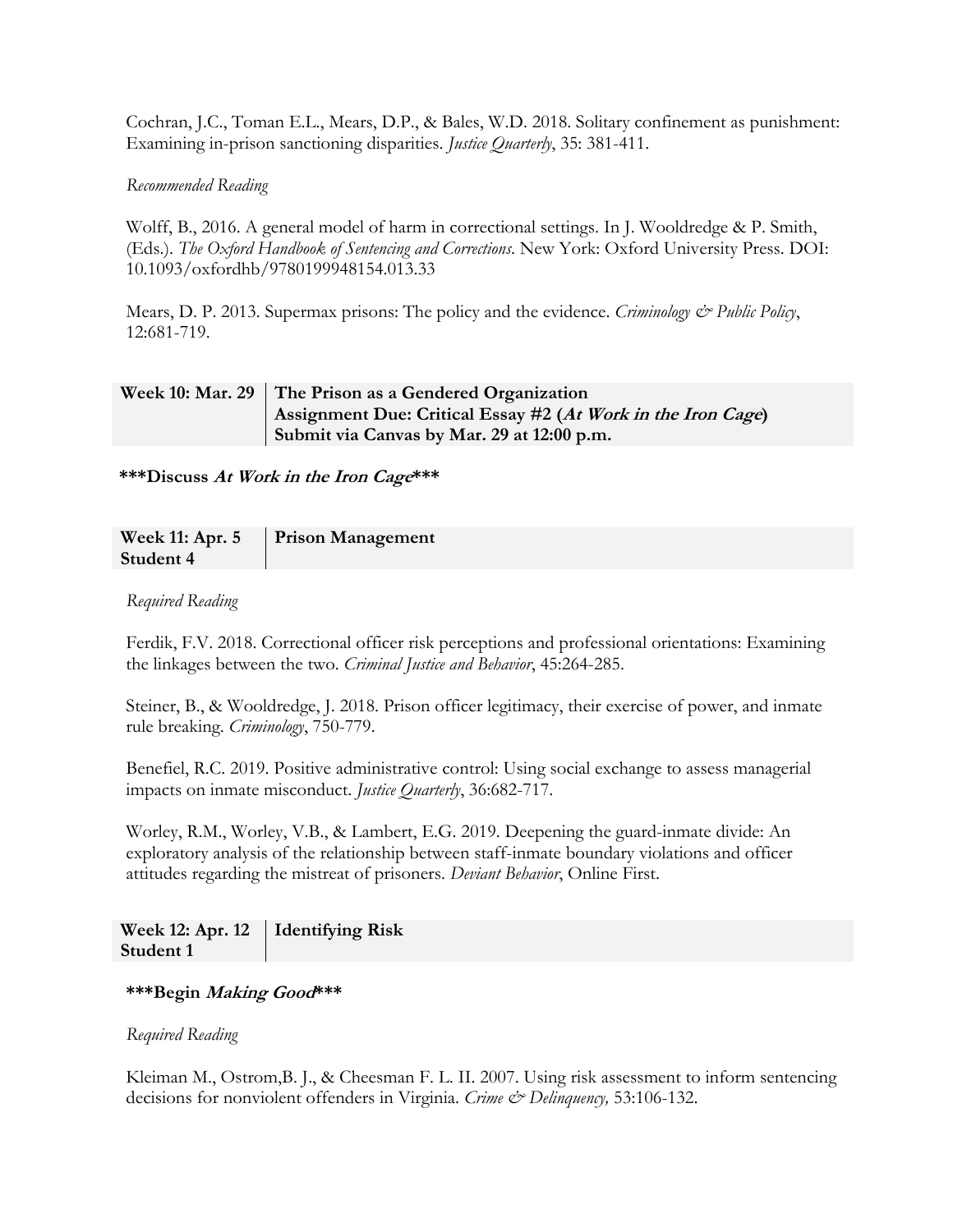Duwe, G., & Rocque, M. 2017. Effects of automating risk assessment on reliability, predictive validity, and return on investment (ROI). *Criminology & Public Policy*, 16: 235-269.

Berk, R., Sherman, L., Barnes, G., Kurtz E., & Ahlman L. 2008. Forecasting murder within a population of probationers and parolees: A high stakes application of statistical learning. *Journal of the Royal Statistical Society: Series A,* 172:191-211.

McNeeley, S. 2018. Ecological context, criminal propensity, and recidivism: An examination of moderating influences at the census tract level. *Criminal Justice Review*, 43:494-511.

## *Recommended Reading*

Bushway, S., & Smith, J. 2007. Sentencing using statistical treatment rules: What we don't know can hurt us. *Journal of Quantitative Criminology,* 23:377-387.

Berk, R., Heidari, H., Jabbari, S., Kearns, M., & Roth, A. 2021. Fairness in criminal justice risk assessments: The state of the art. *Sociological Methods & Research*, 50: 3-44.

#### **Week 13: Apr. 19 Student 2 Stigma and Shame Assignment Due: Critical Essay #3 (Making Good) Submit via Canvas by Apr. 19 at 12:00 p.m.**

#### **\*\*\*Discuss Making Good\*\*\***

*Required Reading* 

Agan, A.Y. 2011. Sex offender registries: Fear without function? *Journal of Law and Economics*, 54:207-239.

Harris, A., Evans, H., & Beckett, K. 2011. Courtesy stigma and monetary sanctions: Toward a socio-culture theory of punishment. *American Sociological Review*, 76:234-264.

Schnittker, J., & Bacak, V. 2013. A mark of disgrace or a badge of honor?: Subjective status among former inmates. *Social Problems*, 60: 234-254.

Porter, L.C., & Novisky, M.A. 2017. Pathways to depressive symptoms among former inmates. *Justice Quarterly*, 34: 847-872.

| Week 14: Apr. 26   Reentry |  |
|----------------------------|--|
| Student 3                  |  |

*Required Reading* 

Cochran, J. C., & Mears, D. 2017. The path of least desistance: Inmate compliance and recidivism. *Justice Quarterly*, 34:431-458.